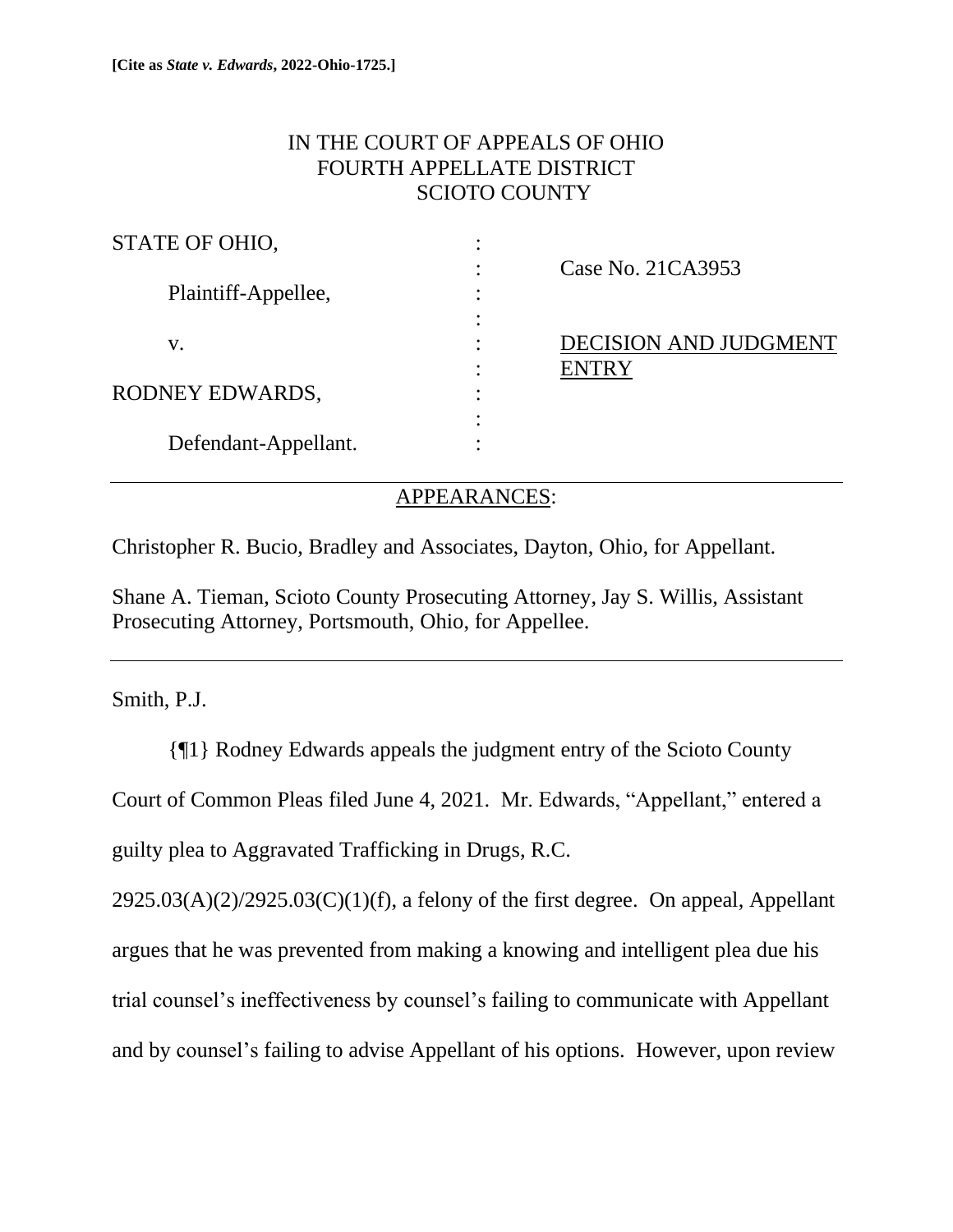of the record, we find no merit to Appellant's assignment of error. Accordingly,

we overrule the sole assignment of error and affirm the judgment of the trial court.

## FACTUAL AND PROCEDURAL BACKGROUND

{¶2} On June 24, 2020, along with two other individuals, Appellant was indicted on these ten counts:

- 1) Trafficking in Cocaine, R.C. 2925.03(A)(2), R.C. 2925.03(C)(4)(g); Specification to Count One: Major Drug Offender, R.C. 2941.1410(A);<sup>1</sup>
- 2) Possession of Cocaine, R.C. 2925.11(A), R.C. 2925.11(C)(4)(f);
- 3) Trafficking in Heroin, R.C. 2925.03(A)(2), R.C. 2925.03(C)(6)(g);
- 4) Possession of Heroin, R.C. 2925.11(A), R.C. 2925.11(C)(6)(f);
- 5) Trafficking in a Fentanyl-Related Compound, R.C. 2925,.03(A)(2), R.C.  $2925.03(C)(9)(e);$
- 6) Possession of a Fentanyl-Related Compound, R.C. 2925.11(A), R.C.  $2925.11(C)(11)(d);$
- 7) Aggravated Trafficking in Drugs, R.C. 2925.03(A)(1), R.C.  $2925.03(C)(1)(a);$
- 8) Aggravated Possession of Drugs, R.C.2925.11(A), R.C.  $2925.11(C)(1)(a);$
- 9) Possessing Criminal Tools, R.C. 2923.24(A), R.C. 2923.224(C);
- 10) Possessing Criminal Tools, R.C. 2923.24(A), R.C. 2923.24(C).
- {¶3} On July 1, 2020, Attorney Matthew Loesch filed a notice of appearance

<sup>1</sup>Counts two, three, and four also contained Major Drug Offender specifications pursuant to R.C.2941.1410(A).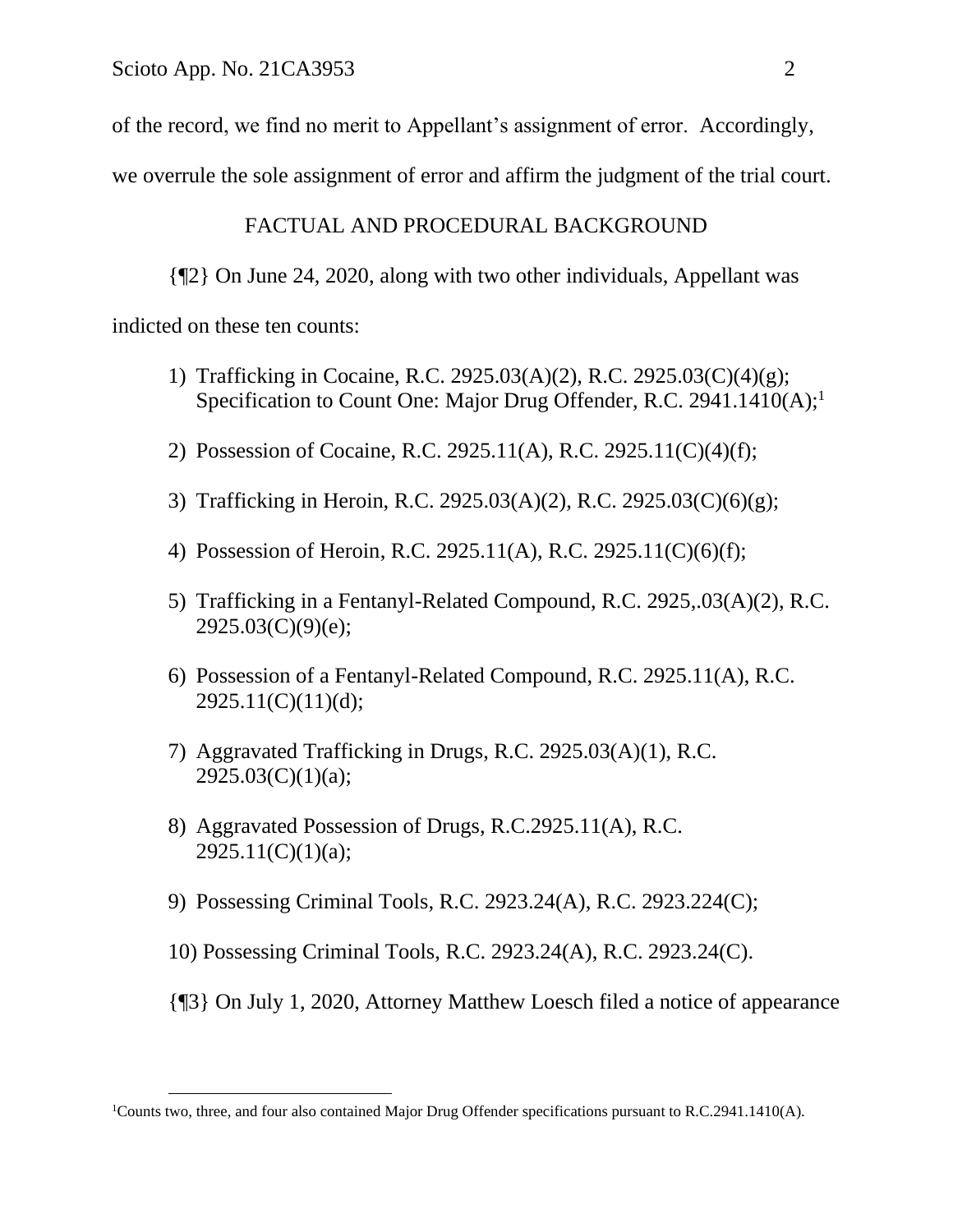as counsel for Appellant. Attorney Loesch also filed a request for discovery. On July 17, 2020, Appellant appeared with Attorney Loesch for arraignment, entering not guilty pleas on all counts. On August 14, 2020, Appellant, through Attorney Loesch, filed a waiver of speedy trial time.

{¶4} On October 5, 2020, a superseding indictment was filed containing the previous counts and the following additional counts:

(10) Possessing Criminal Tools, R.C. 2923.24(A), R.C. 2923.24(C);

(11) Possessing Criminal Tools, R.C.2923.24(A), R.C. 2923.24(C).

{¶5} Attorney Loesch subsequently appeared with Appellant at his arraignment on the superceding indictment, again entering not guilty pleas on all counts.

{¶6} On January 12, 2021, Attorney Loesch filed a notice of withdrawal indicating he had accepted new employment which would cause a conflict in Appellant's case. On January 13, 2021, Attorney Luke Brazinski filed a notice of appearance. On March 1, 2021, Attorney Brazinski filed a motion to suppress. The record indicates the motion to suppress was scheduled for hearing on May 28, 2021.

{¶7} However, instead of proceeding with the suppression hearing on May 28, 2021, Appellant pled guilty to one count of Aggravated Trafficking in Drugs in violation of R.C. 2925.03(A)(2)/2925.03(C)(1)(f), with a Major Drug Offender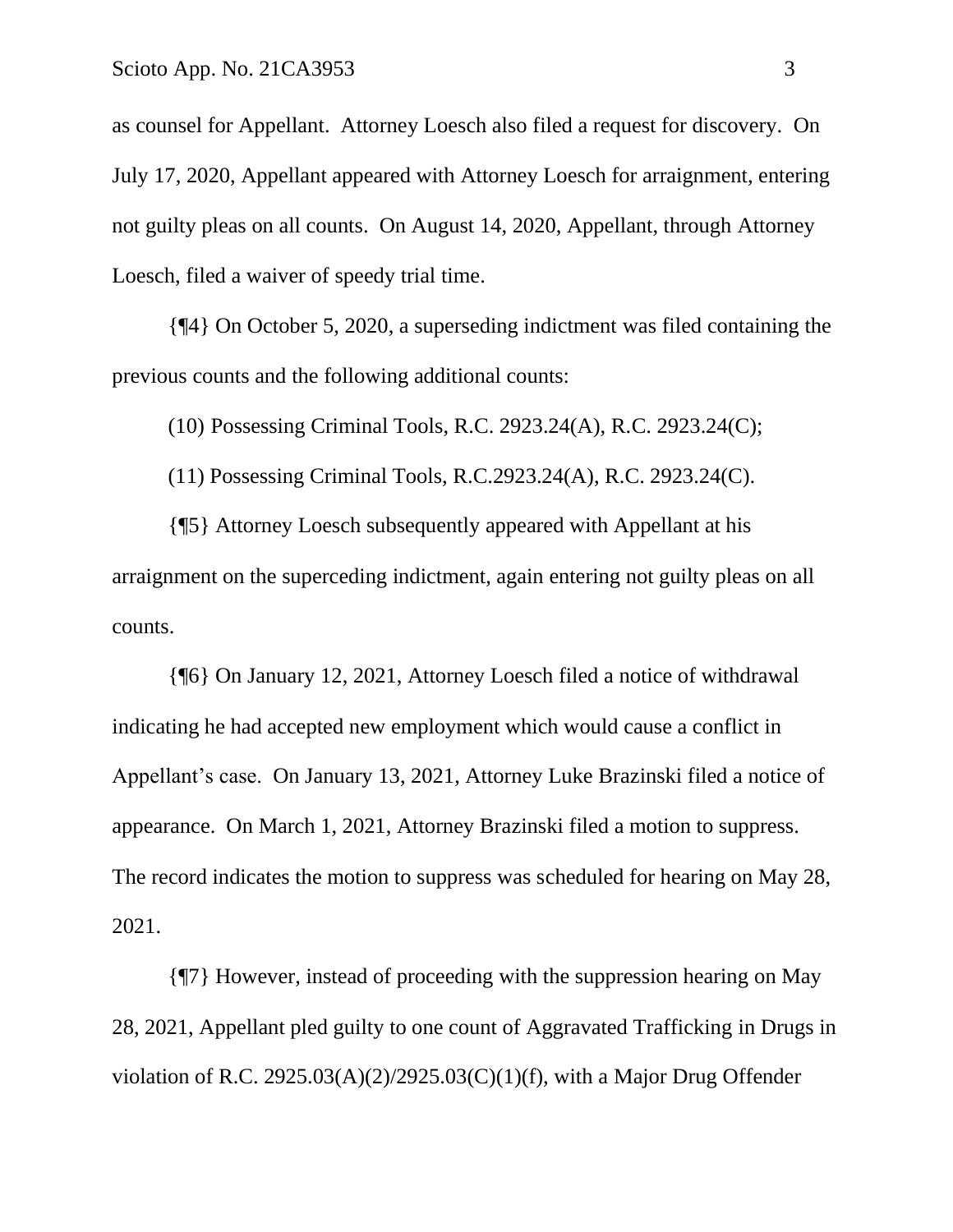specification (MDO). Appellant was sentenced to a mandatory minimum sentence

of 11 years to 16 and one-half years maximum in the Ohio Department of

Rehabilitation and Corrections, to be followed by a mandatory 5 years of

postrelease control. This sentence was ordered to be served consecutively to a

prison sentence Appellant was already serving, imposed by the Jackson County

Court of Common Pleas.

{¶8} This timely appeal followed. Where relevant below, we cite to the transcript of the plea/sentencing hearing for additional facts.

### ASSIGNMENT OF ERROR

I. APPELLANT PLEADS THAT HIS COUNSEL WAS INEFFECTIVE FOR FAILING TO COMMUNICATE WITH APPELLANT REGARDING HIS CASE, AND FAILING TO ADEQUATELY ADVISE HIM OF HIS OPTIONS, PREVENTING HIM FROM MAKING A KNOWING AND INTELLIGENT PLEA UNDER THE OHIO RULES OF CRIMINAL PROCEDURE  $11(C)(2)(A)$ .

### STANDARD OF REVIEW

{¶9} "To prevail on an ineffective assistance claim, a defendant must show: '(1) deficient performance by counsel, i.e., performance falling below an objective standard of reasonable representation, and (2) prejudice, i.e., a reasonable probability that, but for counsel's errors, the proceeding's result would have been different.' " *See State v. Adkins,* 4th Dist. Lawrence No.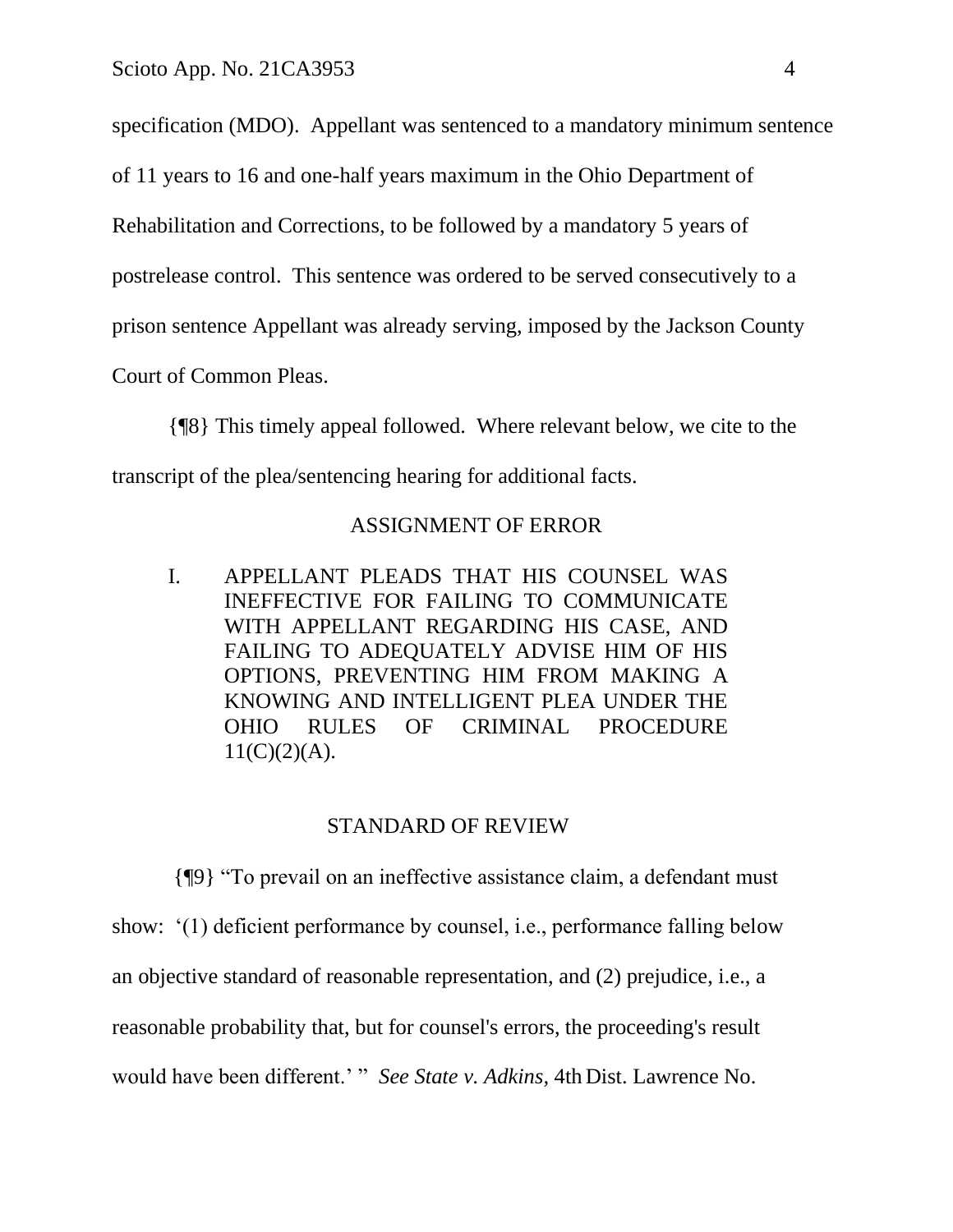20CA3, 2021-Ohio-711, at ¶ 23; *State v. Conant,* 4th Dist. Adams No. 20CA1108, 2020-Ohio-4319, ¶ 28, quoting *State v. Short,* 129 Ohio St.3d 360, 2011-Ohio-3641, 952 N.E.2d 1121, ¶ 113. Failure to either prong of this test "is fatal to the claim." *Id.,* citing *Strickland v. Washington*, 466 U.S. 668, 697, 104 S.Ct. 2052 (1984).

{¶10} "The defendant 'has the burden of proof because in Ohio, a properly licensed attorney is presumed competent.' " *See Adkins, supra,* at ¶ 24; *State v. Moore,* 4th Dist. Lawrence No. 19CA13, 2020-Ohio-4321, ¶ 18, 158 N.E.3d 111, quoting *State v. Gondor,* 112 Ohio St.3d 377, 2006- Ohio-6679, 860 N.E.2d 77, ¶ 62. This court " 'must indulge a strong presumption that counsel's conduct falls within the wide range of reasonable professional assistance; that is, the defendant must overcome the presumption that, under the circumstances, the challenged action "might be considered sound trial strategy." ' " *Id*., quoting *Strickland* at 689, quoting *Michel v. Louisiana*, 350 U.S. 91, 101, 76 S.Ct. 158 (1955).

### LEGAL ANALYSIS

{¶11} Appellant's ineffective assistance claim is two-fold. Appellant contends that his plea was not knowingly and intelligently made because his trial counsel was ineffective for 1) failing to communicate with Appellant regarding his case, and 2) failing to adequately advise Appellant of his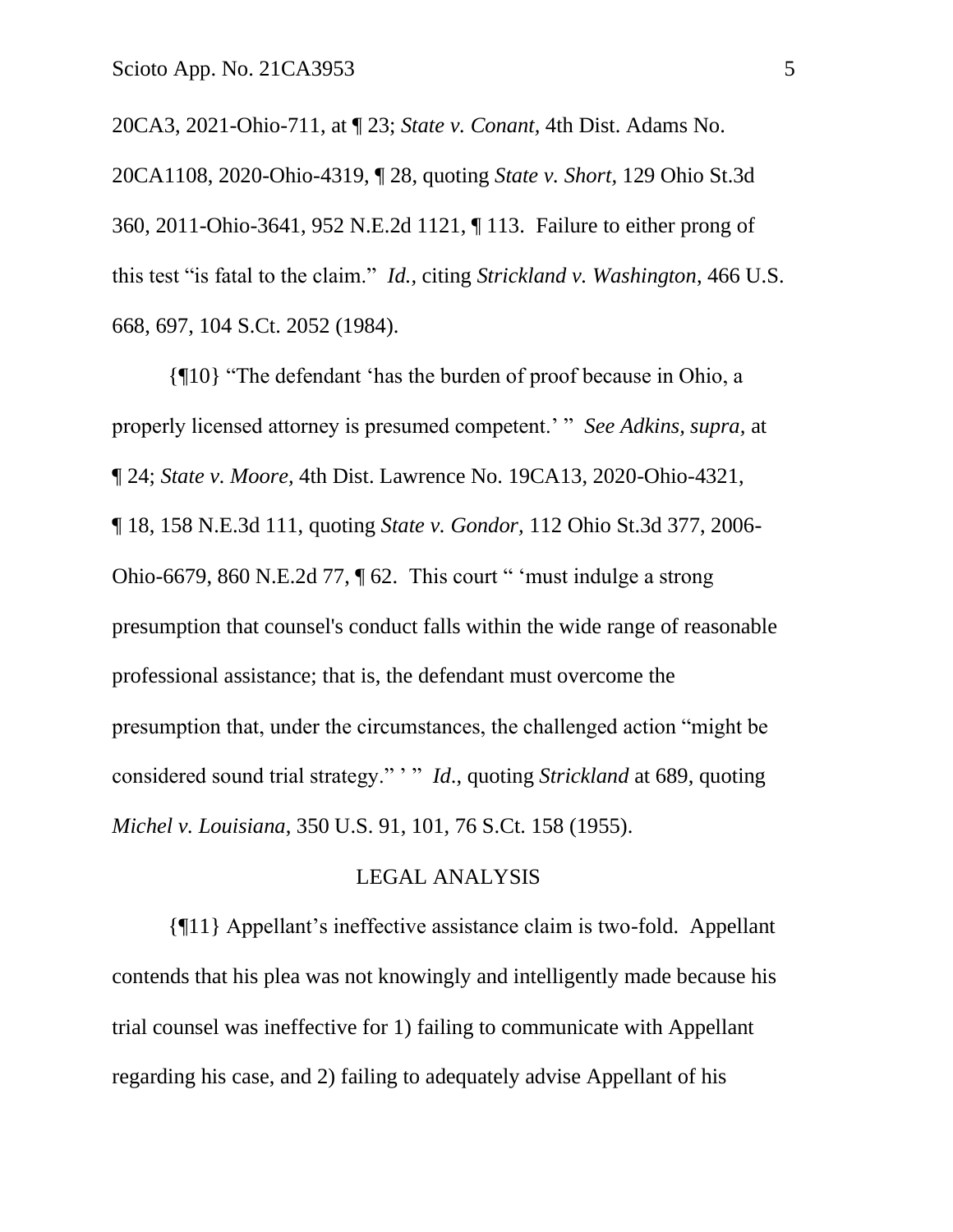options. Appellant supports his claim with an affidavit of Santana Faulk, attached to his appellate brief. Before we may consider whether Appellant's claim of deficient representation has merit, we must consider whether or not his plea was knowing and intelligent.

{¶12} " 'Generally, a guilty plea waives all appealable errors that may have occurred in the trial court, unless the errors precluded the defendant from knowingly, intelligently, and voluntarily entering a guilty plea.' " *State v. Spangler,* 4th Dist. Lawrence No. 16CA1, 2016-Ohio-8583, at ¶ 17, quoting *State v. Grove*, 8th Dist. Cuyahoga No. 103042, 2016-Ohio-2721, ¶ 26; *State v. Wheeler*, 4th Dist. Highland No. 15CA21, 2016-Ohio-5503, ¶ 5 ("Generally, a guilty plea waives most appealable errors, except, for example, that a plea was not knowing, intelligent and voluntary").

{¶13} " 'A defendant who enters a plea in a criminal case must act knowingly, intelligently, and voluntarily. Failure on any of those points renders enforcement of the plea unconstitutional under both the United States Constitution and the Ohio Constitution.' " *Adkins, supra,* at ¶ 6, quoting *State v. Smith,* 4th Dist. Ross No. 19CA3680, 2019-Ohio-4115, ¶ 7, citing *State v. Veney*, 120 Ohio St. 3d 176, 2008-Ohio-5200, 897 N.E.2d 621, ¶ 7. " 'In determining whether a guilty \* \* \* plea was entered knowingly, intelligently, and voluntarily, an appellate court examines the totality of the circumstances through a de novo review of the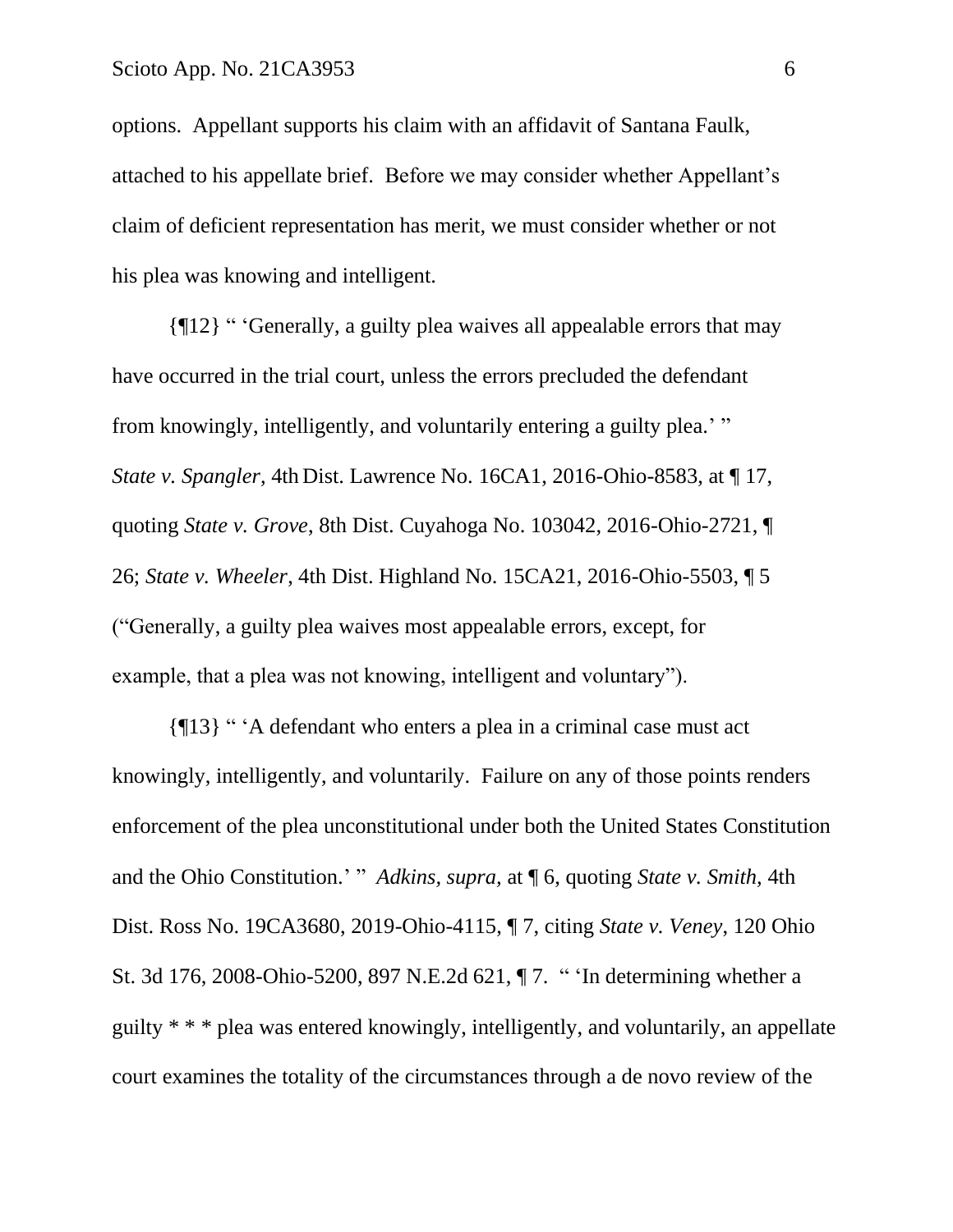record to ensure that the trial court complied with constitutional and procedural safeguards.' " *Adkins, supra,* quoting *State v. Willison,* 4th Dist. Athens No. 18CA18, 2019-Ohio-220, ¶ 11, citing *State v. Cooper,* 4th Dist. Athens No. 11CA15, 2011-Ohio-6890, ¶ 35.

{¶14} The procedural safeguards require the trial court to ensure the defendant's plea is voluntary, including that he or she understands the nature of the charges, the effect of the plea, the maximum penalty possible, that the defendant is not eligible for probation or for the imposition of community control sanctions at hearing (if applicable), the effect of the plea, and that after accepting the plea the trial court may proceed to sentencing. *See Adkins, supra,* at ¶ 7; *Smith* at ¶ 8, citing Crim.R.  $11(C)(2)(a)$  and (b). "Substantial compliance with Crim.R.  $11(C)(2)(a)$ and (b) is sufficient for a valid plea because they do not involve constitutional rights." *Id.,* citing *Veney,* 120 Ohio St.3d 176, 2008-Ohio-5200, 897 N.E.2d 621,  $\P$  14.

{¶15} A trial court must also inform the defendant of the constitutional rights that he or she is waiving by pleading guilty, including the right to a jury trial, to confront witnesses, to compel witnesses to appear, to require the State to prove their guilt beyond a reasonable doubt, and the right against self-incrimination. *See Adkins, supra,* at ¶ 8, citing *Veney, supra,* citing Crim.R. 11(C)(2)(c). However,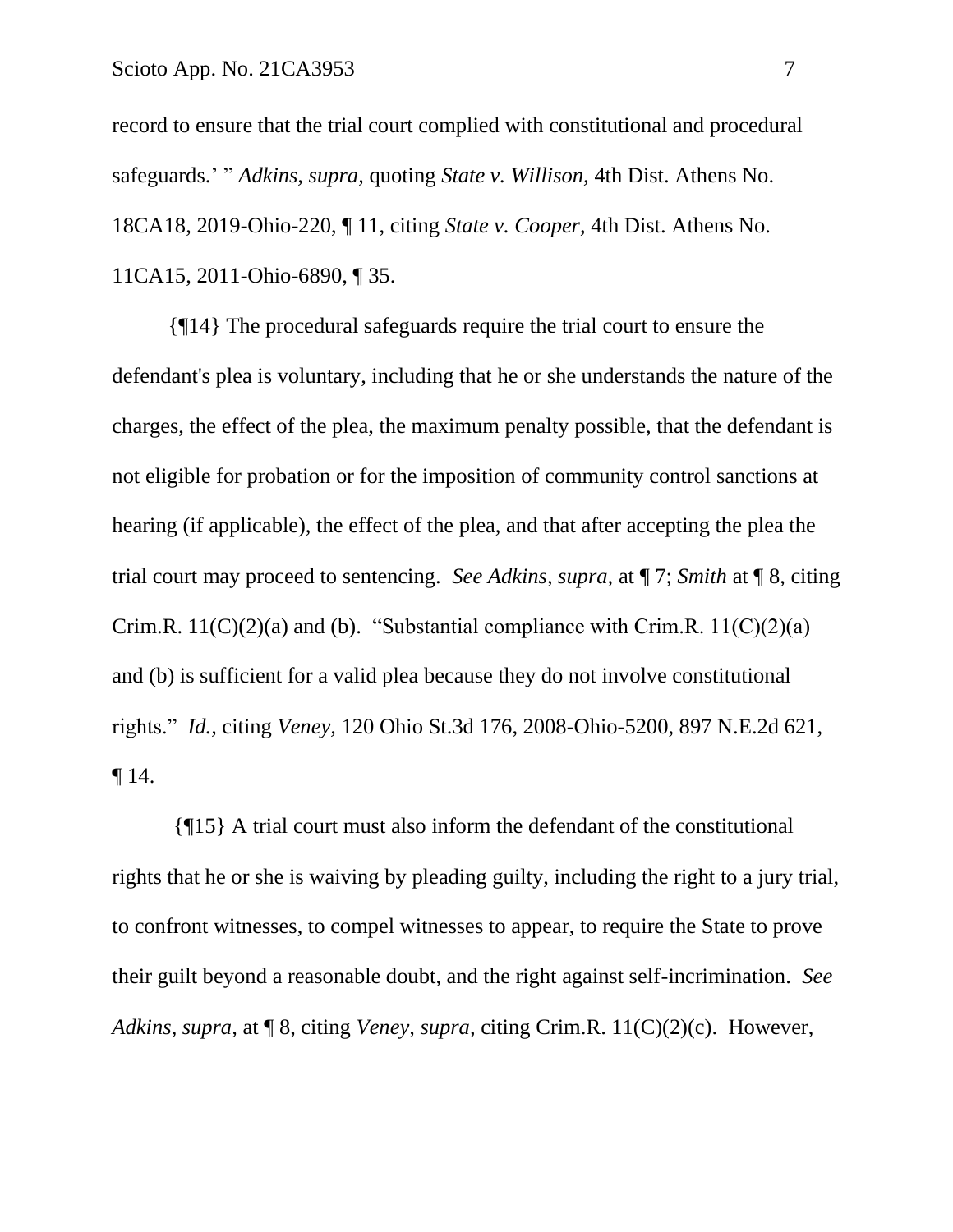"[S]trict compliance with Crim.R.  $11(C)(2)(c)$  is required because constitutional

rights are involved." *Id.*

{¶16} To determine the knowing and intelligent nature of Appellant's guilty

plea, we look first to the May 28, 2021 Plea and Sentencing Hearing transcript.

The trial court addressed the parties as follows:

This matter was set for Suppression and it's my understanding that the parties have discussed this matter and that an agreement has been reached. I am going to try and give you the recitation of what the agreement is and if I am wrong then just tell me. It's my understanding that Mr. Edwards is going to enter a plea to Count 1 of the indictment and when we refer to the indictment we are referring to a supplemental indictment filed I think in October and that would be Aggravated Trafficking in Drugs a Felony of the 1st degree in violation of  $2903(A)(2)/(C)(1)(f)$  [sic] of the Revised Code. It's my understanding the agreement would be to take off the MDO specification for a sentence of 11 years. Under Ohio's new indefinite sentencing law that would be a mandatory minimum sentence of 11 years and a maximum of 16 and a half and that time would be run consecutive to the time he is serving now out of Jackson County?

| Mr. Brazinski: | Yes, Your Honor.                                                                                                                                        |
|----------------|---------------------------------------------------------------------------------------------------------------------------------------------------------|
| The Court:     | Mr. Edwards, is that what you want to do?                                                                                                               |
| Defendant:     | Yes, Your Honor.                                                                                                                                        |
|                | $* * *$                                                                                                                                                 |
| The Court:     | Okay. Now I have got to go over some forms with<br>you today, one is a maximum penalty form and the<br>second is a waiver. If you have any questions or |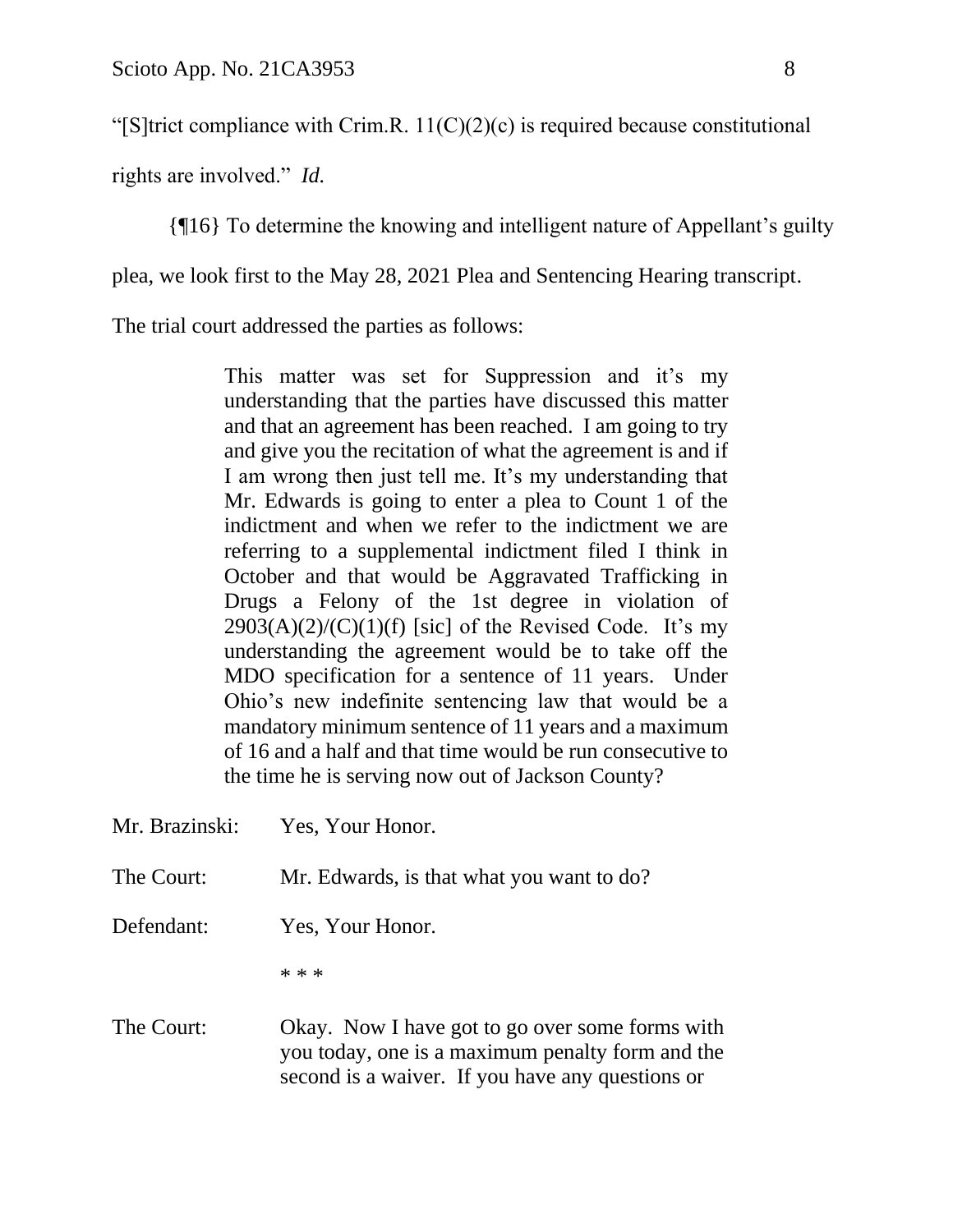you don't understand something, stop me and I will be happy to answer any questions you might have. Mr. Edwards, do you withdraw your Motion to Suppress at this time which is why we were here? You've got a motion filed but we are going to change our plea, do you withdraw that Motion to Suppress?

Mr. Brazinski: Yes, Your Honor.

\* \* \*

The Court: All right. Mr. Edwards, you're pleading today to Count 1, a charge of Aggravated Trafficking in Drugs, a felony of the 1st degree. It is a MDO?

- Ms. Hutchinson: Yes.
- The Court: It has an MDO Specification which would require that I sentence you to a mandatory period of incarceration of 11 years. In addition, the indefinite sentencing would come into play for 16 ½ years max. But you understand that? And that's what the agreement was for 11 years.
- Defendant: Yes.
- The Court: Okay. In addition, I can impose court cost, order restitution or impose other financial sanctions which are probation fees. Do you have any questions so far?
- Defendant: No.

\* \* \*

- The Court: And Mr. Edwards are you [currently on felony probation or parole?
- Defendant: No.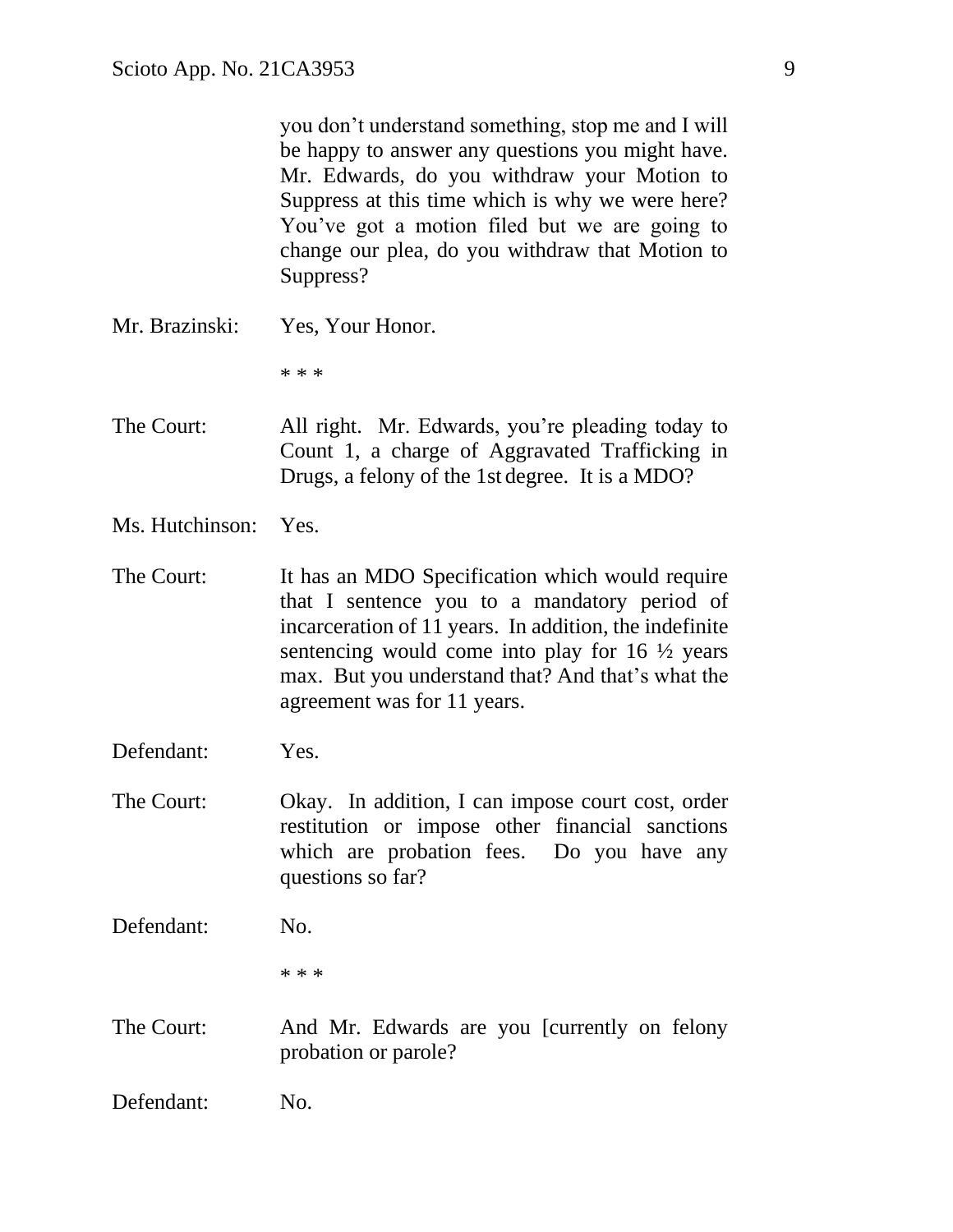{¶17} At this point, the trial court explained postrelease control and

Appellant indicated affirmatively that he understood the court's explanation.

\* \* \*

- The Court: Okay. All right. Mr. Edwards, do you have any questions about anything we have talked about this far?
- Defendant: No sir.

\* \* \*

The Court: All right. Second form we have is a waiver where you are giving up constitutional rights today. The form reads as follows, I, and then your name, defendant in the above cause, and a citizen of the United States, having been advised by my counsel and by the Court of the charges against me, the penalties provided by law, and in my rights under the Constitution, hereby waive reading of the indictment, and understand that I have and then we will talk about four constitutional rights.

\* \* \*

- The Court: Mr. Edwards, do you waive reading of the indictment today?
- Defendant: Yes.
- The Court: Do you have any questions about the count that you're entering a plea to?

Defendant: No, sir.

\* \* \*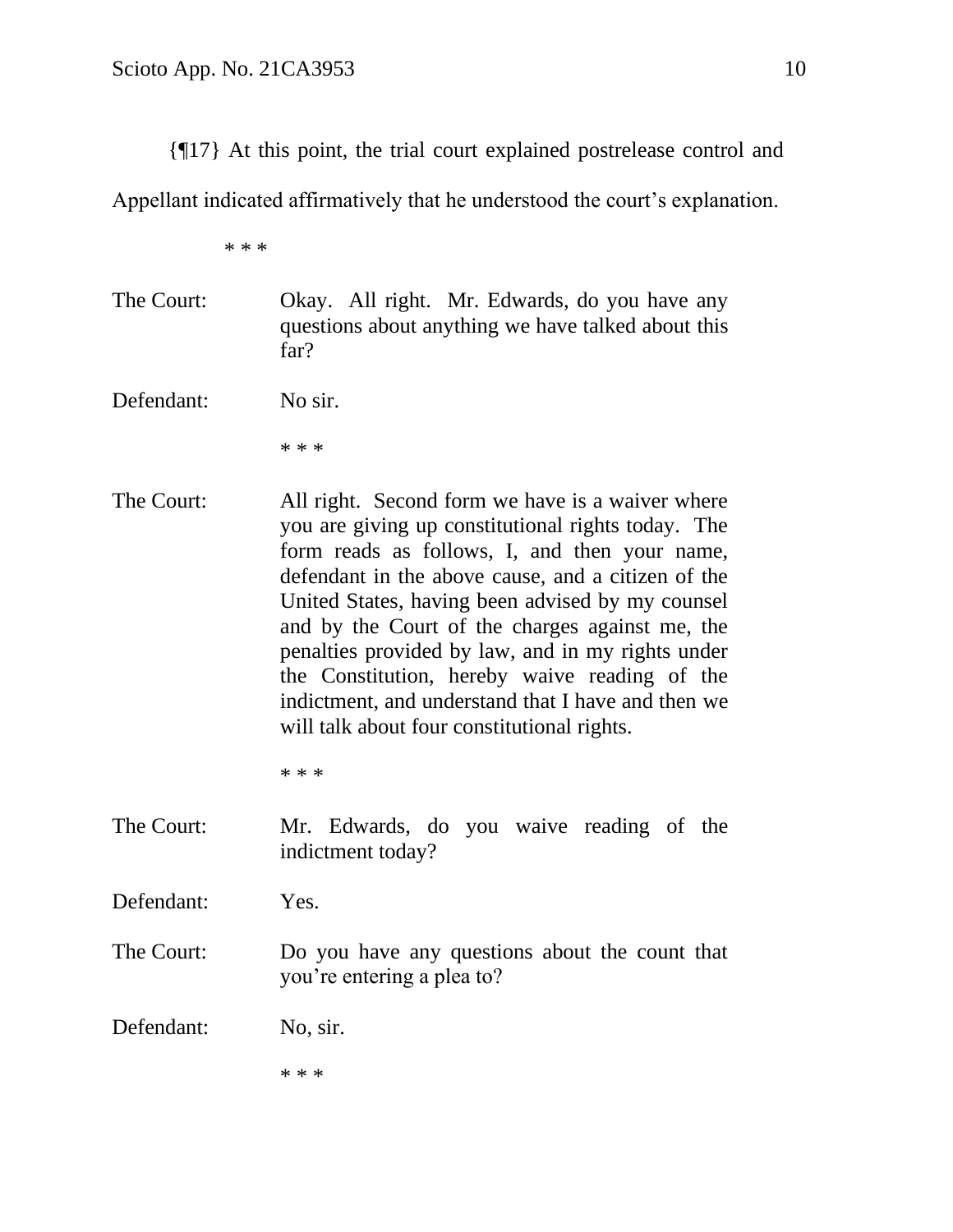The Court: All right. Number one is the right to trial with representation by counsel. You each have a right to a jury trial in this case. Mr. Edwards, do you waive your right to a jury trial? Defendant: Yes. The Court: Yes? Defendant: Yes. Mr. Brazinski: Yes, Your Honor. \* \* \* The Court: Mr. Edwards, you are represented today by Mr. Brazinski, are you satisfied with his representation? Defendant: Yes. \* \* \* The Court: All right. Number two is the right to confront witnesses against you which means you have a right to sit here at trial, to see who the witnesses are, to hear what they have to say and you through your attorneys can cross examine those witnesses. \* \* \* Mr. Edwards, do you waive that right? Defendant: Yes. \* \* \* The Court: Number three is the right to compulsory process to obtain witnesses on your behalf, it's what we call subpoena power. You each have a right to subpoena witnesses in here to testify on your behalf at trial. Mr. Edwards, do you waive that right? Defendant: Yes.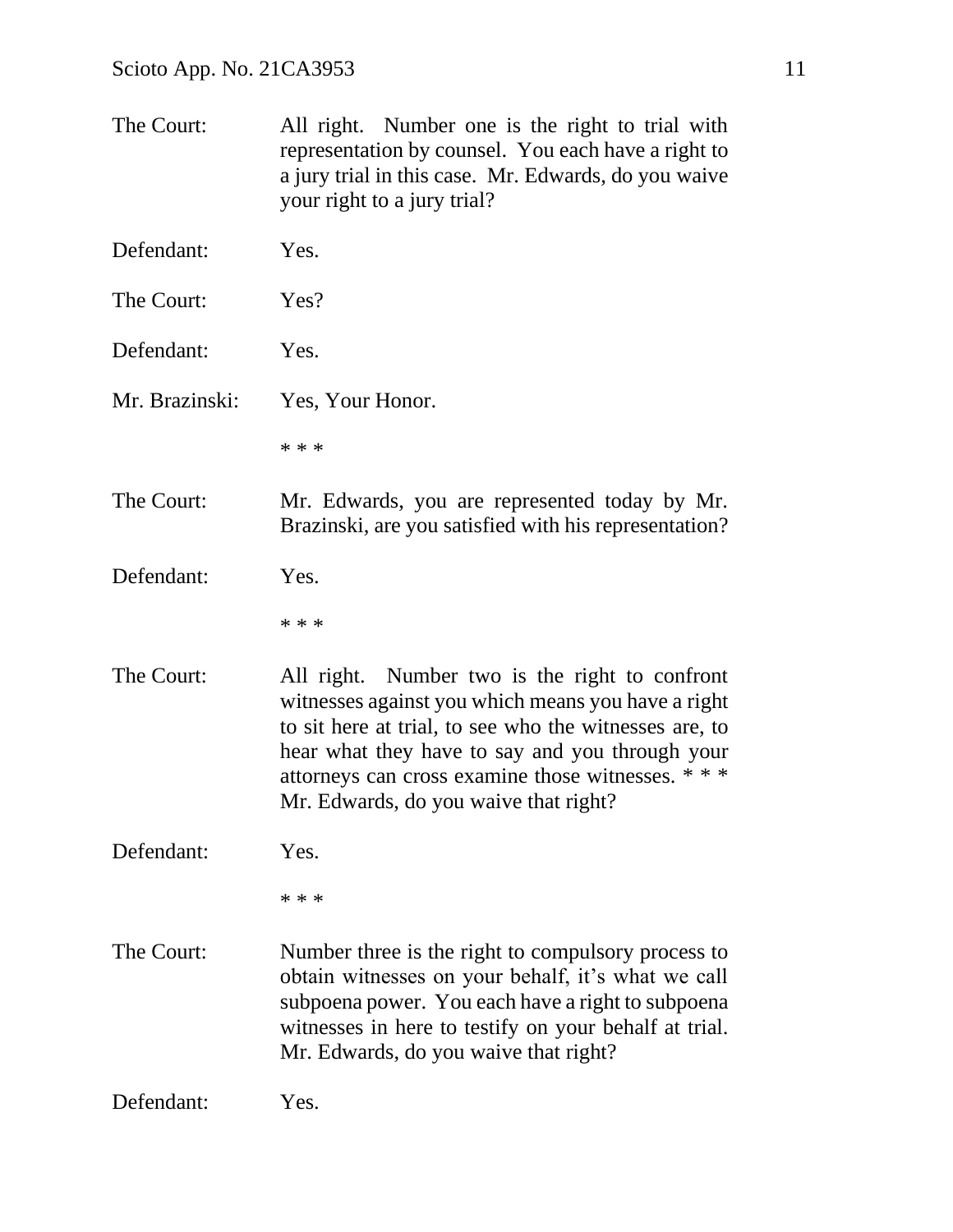\* \* \*

- The Court: Number four is the right to require the State to prove your guilt beyond a reasonable doubt at trial in which you cannot be compelled to testify against yourself and that's two parts. The first part is no one can force you to take the witness stand and make you testify against yourself. \* \* \*And Mr. Edwards do you understand that right?
- Defendant: Yes, sir.
- The Court: The second part of that is that this is a criminal case and the State of Ohio has the burden of proof and they must prove the case against you beyond a reasonable doubt. \* \* \* And Mr. Edwards do you waive that right?
- Defendant: Yes.
- The Court: Form goes on to say fully understanding these rights guaranteed me by the Constitution, I hereby waive them in writing. I withdraw my former plea of not guilty and enter a plea of guilty to and your forms are somewhat different. Mr. Edwards, you are entering a plea to Count 1.  $***$  It's a Charge of Aggravated Trafficking in Drugs a Felony of the 1st degree with a MDO Specification. Do you understand that?

Defendant: Yes.

\* \* \*

The Court: Next sentence says no promises, threats or inducements have been made to me by anyone to secure my plea of guilty. So, my question \* \* \* will be is has anyone promised you anything, threatened you or made any inducements to you whatsoever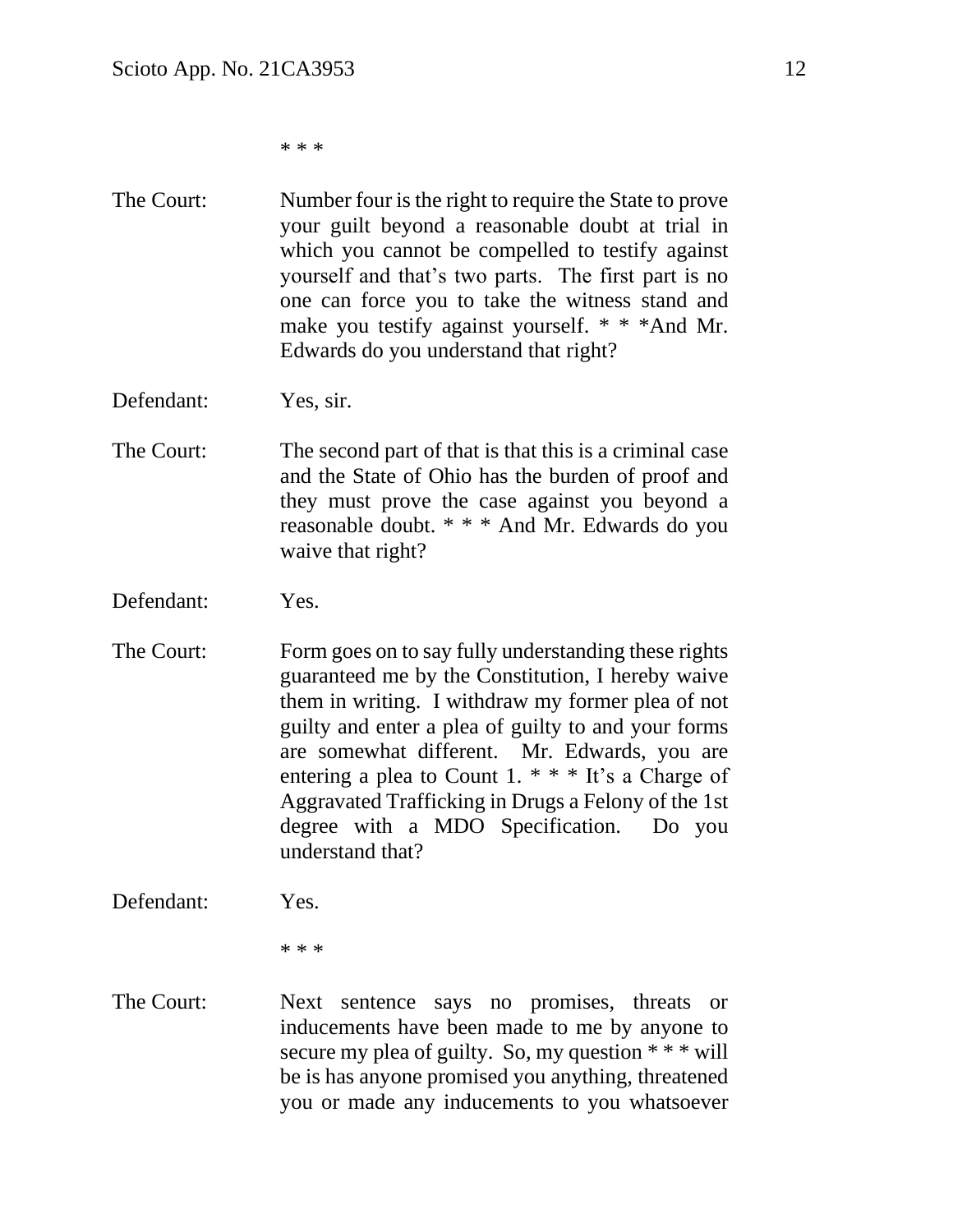which has caused you to come in here, waive your constitutional rights and enter a plea other than what I have put here on the record today? Mr. Edwards?

Defendant: No.

\* \* \*

The Court: Record should reflect that \* \* \* Mr. Edwards [has] signed the waiver and maximum penalty forms. I find today that all three have been advised of the maximum penalties, the concepts of postrelease control, community control and find that they understand those concepts. I further find today that they have been advised of their Constitutional rights, that they understand hose rights and they have waived them today both orally and in writing we are not ready to proceed with plea. Let me ask one last time. \* \* \* Mr. Edwards, do you have any questions before we enter a plea? All right. Mr. Edwards can you please stand? Rodney Edwards in case number 20-CR-371(C), how do you plead to Count 1 of the indictment a charge of Aggravated Trafficking in Drugs a Felony of the First degree with the major drug offender specification which will require pursuant to law and by agreement today a Mandatory sentence of 11 years?

Defendant: Yes.

- The Court: How do you plead?
- Defendant: I plead guilty.
- The Court: Court will accept a plea of guilty to Count 1, Aggravated Trafficking in Drugs a Felony of the 1st degree with a MDO specification. Does the defense at this time waive statement of facts and um stipulate to the elements of the charge?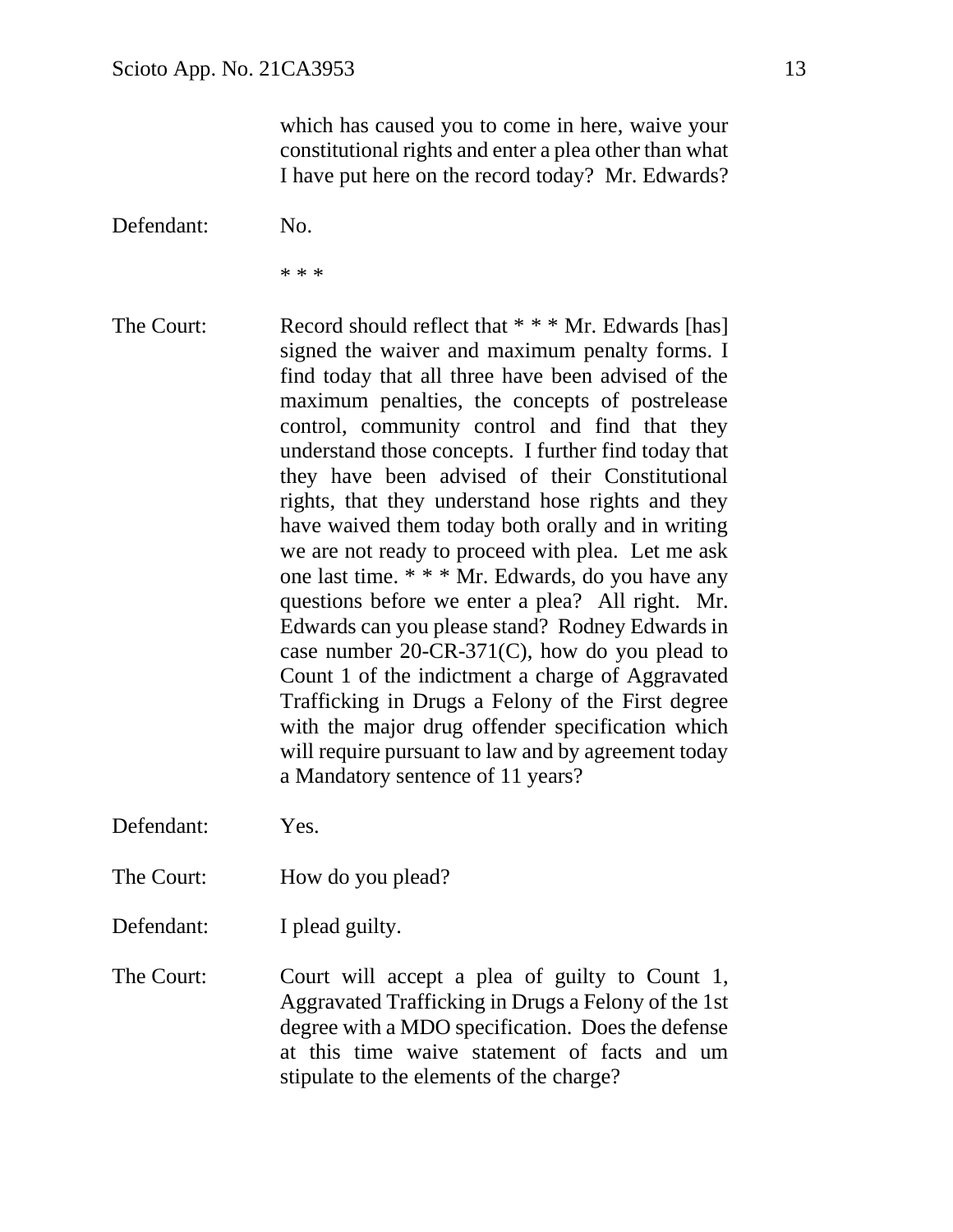| Mr. Brazinski: | We do, Your Honor.                                                                                                                                                                                                                                                                                                                                                                                                  |
|----------------|---------------------------------------------------------------------------------------------------------------------------------------------------------------------------------------------------------------------------------------------------------------------------------------------------------------------------------------------------------------------------------------------------------------------|
|                | * * *                                                                                                                                                                                                                                                                                                                                                                                                               |
| The Court:     | Based upon that I will then make a finding of guilty<br>then for the record. Mr. Brazinski is there anything<br>you would like to say on behalf of your client before<br>I impose sentence?                                                                                                                                                                                                                         |
| Mr. Brazinski: | Mr. Edwards has always been straightforward about<br>this. Your Honor, and he is here to take<br>responsibility.                                                                                                                                                                                                                                                                                                    |
|                | $* * *$                                                                                                                                                                                                                                                                                                                                                                                                             |
| The Court:     | Okay. Anything you would like to say?                                                                                                                                                                                                                                                                                                                                                                               |
| Defendant:     | I am sorry I guess (inaudible) let everybody<br>(inaudible) especially my son.                                                                                                                                                                                                                                                                                                                                      |
|                | * * *                                                                                                                                                                                                                                                                                                                                                                                                               |
| The Court:     | Okay. Rodney Edwards, in case number 20-CR-<br>$371(C)$ it is going to be the sentence of this Court<br>that you be assessed no fine but be ordered to pay<br>cost of prosecution. That you be sentenced to 11<br>years- a minimum sentence of 11 years in the<br>custody of the Ohio Department of Rehabilitation<br>and Corrections. That 11 years by law is a<br>mandatory sentence. Under Ohio's new indefinite |

cost of prosecution. That you be sentenced to 11 years- a minimum sentence of 11 years in the custody of the Ohio Department of Rehabilitation and Corrections. That 11 years by law is a mandatory sentence. Under Ohio's new indefinite sentencing, Reagan Tokes Law, you have then a maximum sentence of 16 and one half years. So the sentence is 11 years to 16 and a half years, 11 of which will be mandatory. Remind you also of the mandatory postrelease control when you get out. Give you credit for 26 days that you previously served and I am going to order that this time run consecutive to the time that your care [sic] currently serving in Jackson County - out of Jackson County.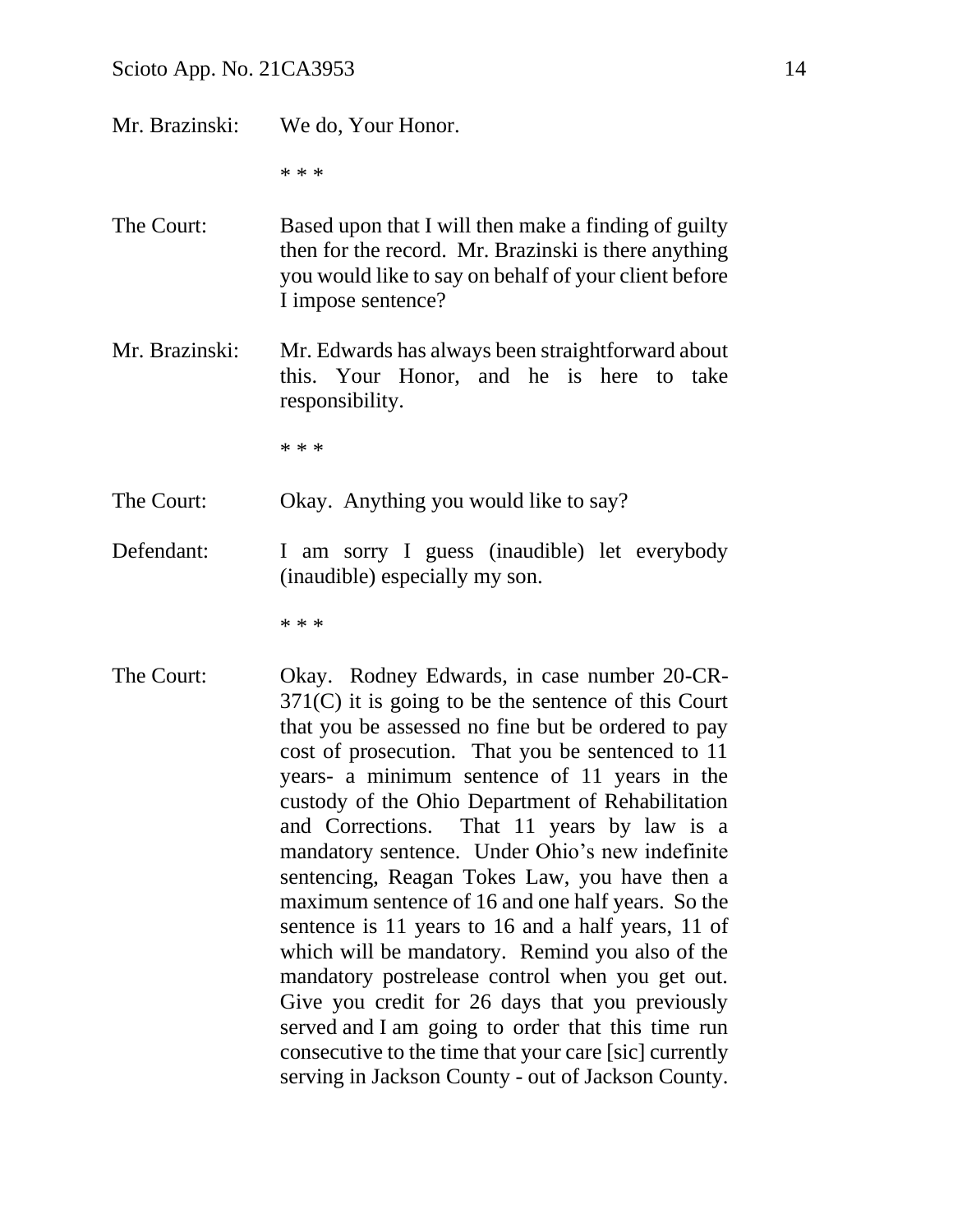Do you have any questions? All right. Good luck to you.

{¶18} Furthermore, the trial court record reflects Appellant and his attorney signed a Statement of Maximum Penalty, certifying that the charges were explained to him in open court and that he understood the penalty provided by law. This document is dated June 4, 2021. There is also a Waiver of Rights signed by Appellant and dated June 4, 2021. This form states in pertinent part:

> No promises, threats or inducements have been made to me by anyone to secure my plea of guilty. Further, my waiver of these rights is knowingly, voluntarily, and intelligently made.

{¶19} As is obvious from the hearing transcript, the trial court complied with Crim.R.  $11(C)(2)(a)$  and (b) when it explained the nature of Appellant's charges, the effect of any plea, the maximum penalties possible, and all associated dictates of the rule, and when it determined that Appellant understood the court's explanation. Furthermore, the trial court strictly complied with the mandates of Crim.R.  $11(C)(2)(c)$  when it explained the constitutional rights Appellant would be waiving if he proceeded to change his not guilty plea to guilty. We would further emphasize that the trial court gave Appellant four opportunities to ask questions before he entered and the court accepted his guilty plea. Additionally, the trial court specifically asked Appellant if he was satisfied with his attorney's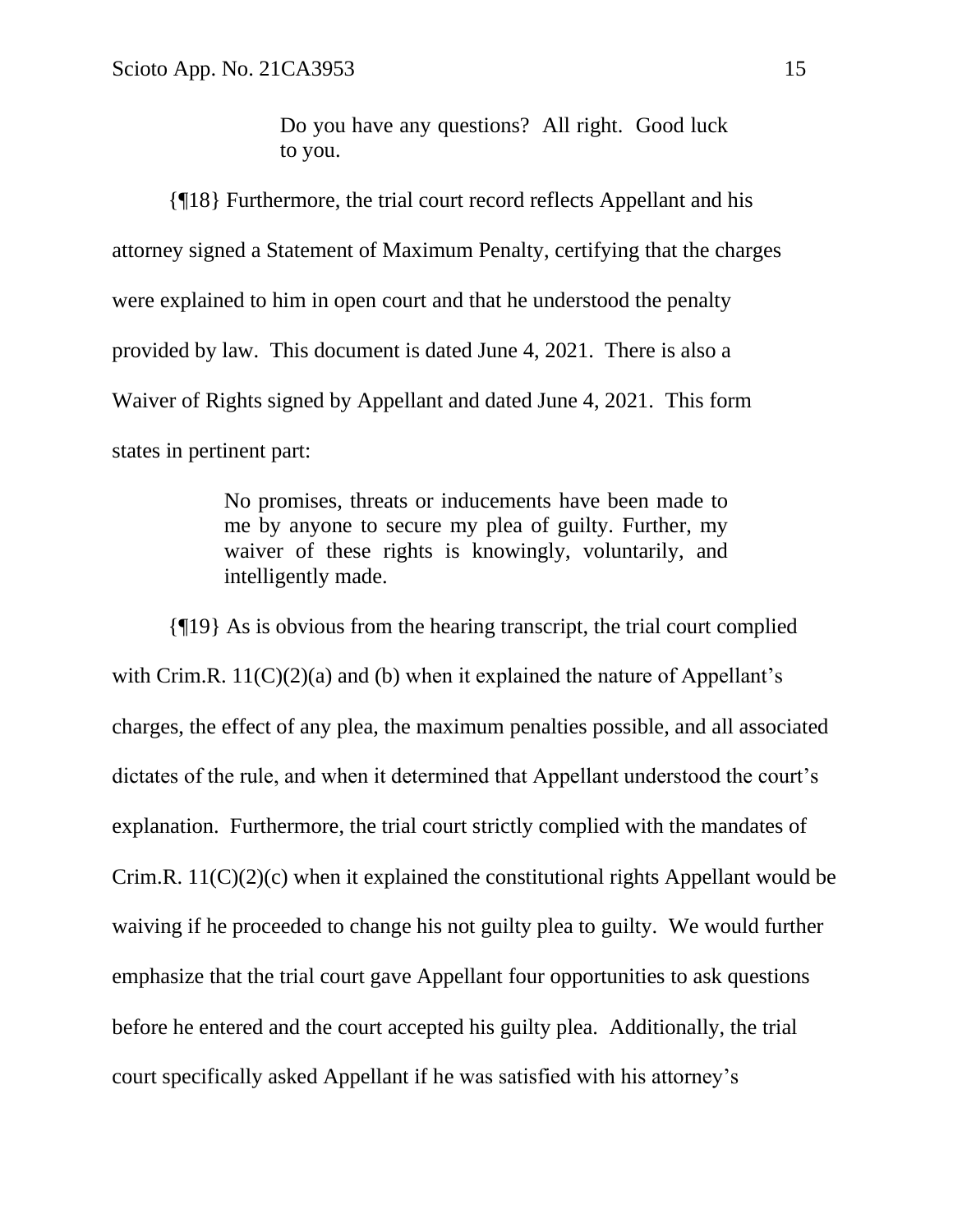representation. Appellant raised no issues. Based on the foregoing, we find

Appellant's guilty plea was given knowingly and intelligently.

{¶20} In support of Appellant's assignment of error, Appellant attached to

his brief the Affidavit of Santana Faulk, his girlfriend. Ms. Faulk's affidavit avers:

- 1. Appellant was advised that Attorney Loesch had worked out a "package deal," so that his sentences from both counties would run concurrently;
- 2. Loesch failed to apprise Appellant that with a MDO, there was the potential of the sentences running consecutively;
- 3. During the Scioto County trial court proceedings, communication between Appellant and Attorney Loesch became "nonexistent";
- 4. Appellant eventually learned that Attorney Loesch was leaving private practice to take a job as a prosecutor;
- 5. It was only after this that Attorney Loesch returned phone calls and confirmed the job change;
- 6. Loesch told Appellant that he would find another attorney to take Appellant's case rather than advising Appellant that he could choose a replacement;
- 7. Loesch chose Attorney Luke Brazinski;
- 8. Communication between Appellant and Attorney Brazinski was also nonexistent until two days before a May 28th scheduled suppression hearing;
- 9. Attorney Brazinski made no effort to apprise Appellant of his options, likely outcomes, or potential defenses;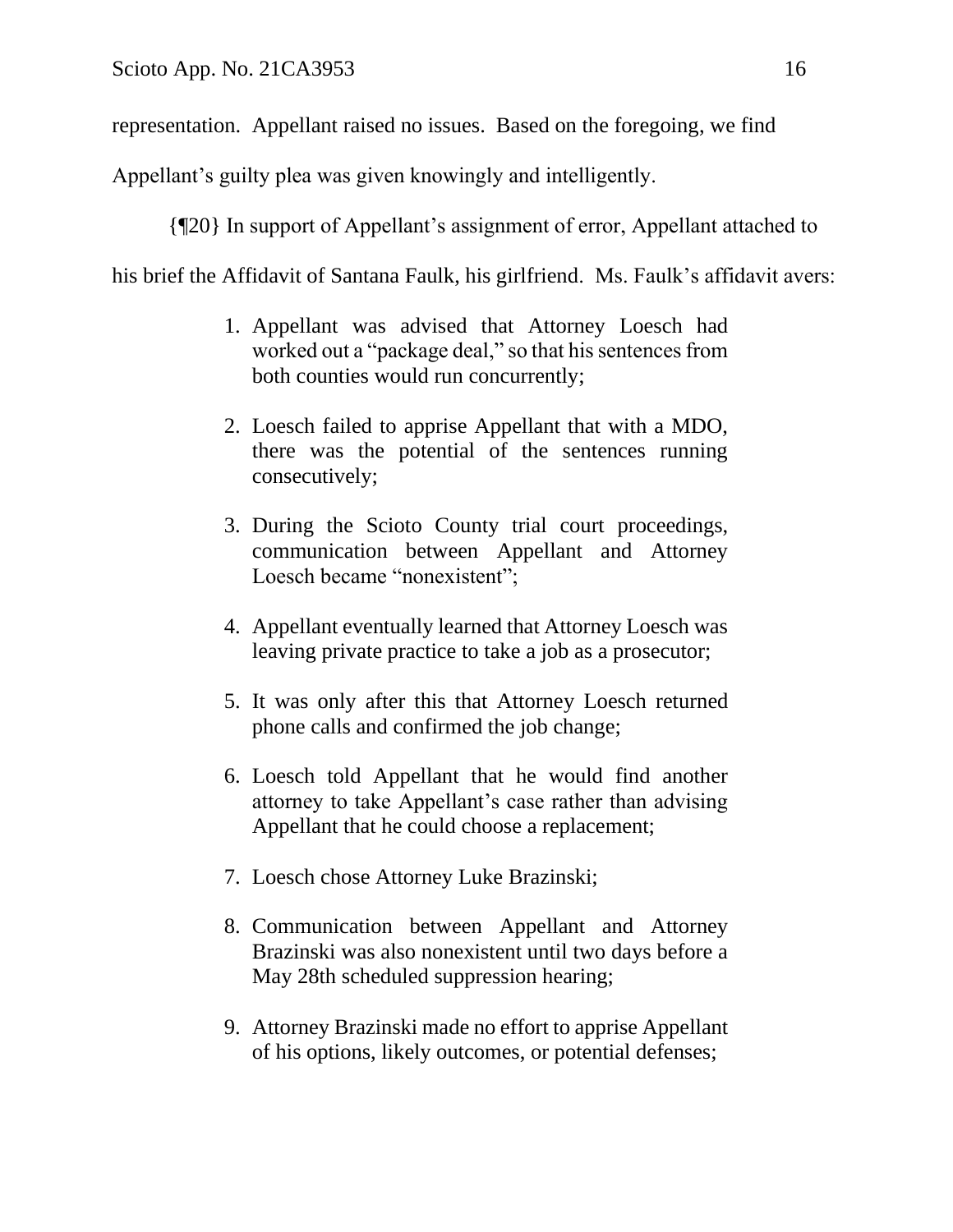- 10. During the May 28th hearing, Attorney Brazinski made no attempt to advocate for Appellant by challenging the plea offer or challenging the short amount of time Appellant was given to consider the offer; and
- 11. Appellant accepted the plea under pressure and with little advice from Attorney Brazinski.

{¶21} We note that the final averment is in direct contrast to Appellant's responses to the trial court regarding his counsel and also contrary to the form he signed which indicated there were no inducements to him entering his plea. More important, however, is that Appellant improperly relies on Faulk's affidavit, evidence that is outside of the record, to support his argument of ineffective assistance. "In these types of cases, postconviction relief—not direct appeal—is the appropriate method to seek relief based on a claim of ineffective assistance." *State v. White,* 4th Dist. Hocking No. 18CA2, 2018- Ohio-4104, at ¶ 30. *See State v. Williams,* 4th Dist. Jackson No. 15CA3, 2016- Ohio-733, ¶ 37, citing *State v. Hampton,* 4th Dist. Lawrence No. 15CA1, 2015- Ohio-4171, ¶ 28 (petition for postconviction relief is the proper vehicle to raise a claim of ineffective assistance of counsel that relies upon evidence outside the record). Consequently, we are not able to consider the Faulk affidavit.

{¶22} Finally, we note that assuming for argument that Attorney Brazinski somehow failed to explain Appellant was subject to consecutive sentencing, the trial court explained consecutive sentencing to Appellant as part of the plea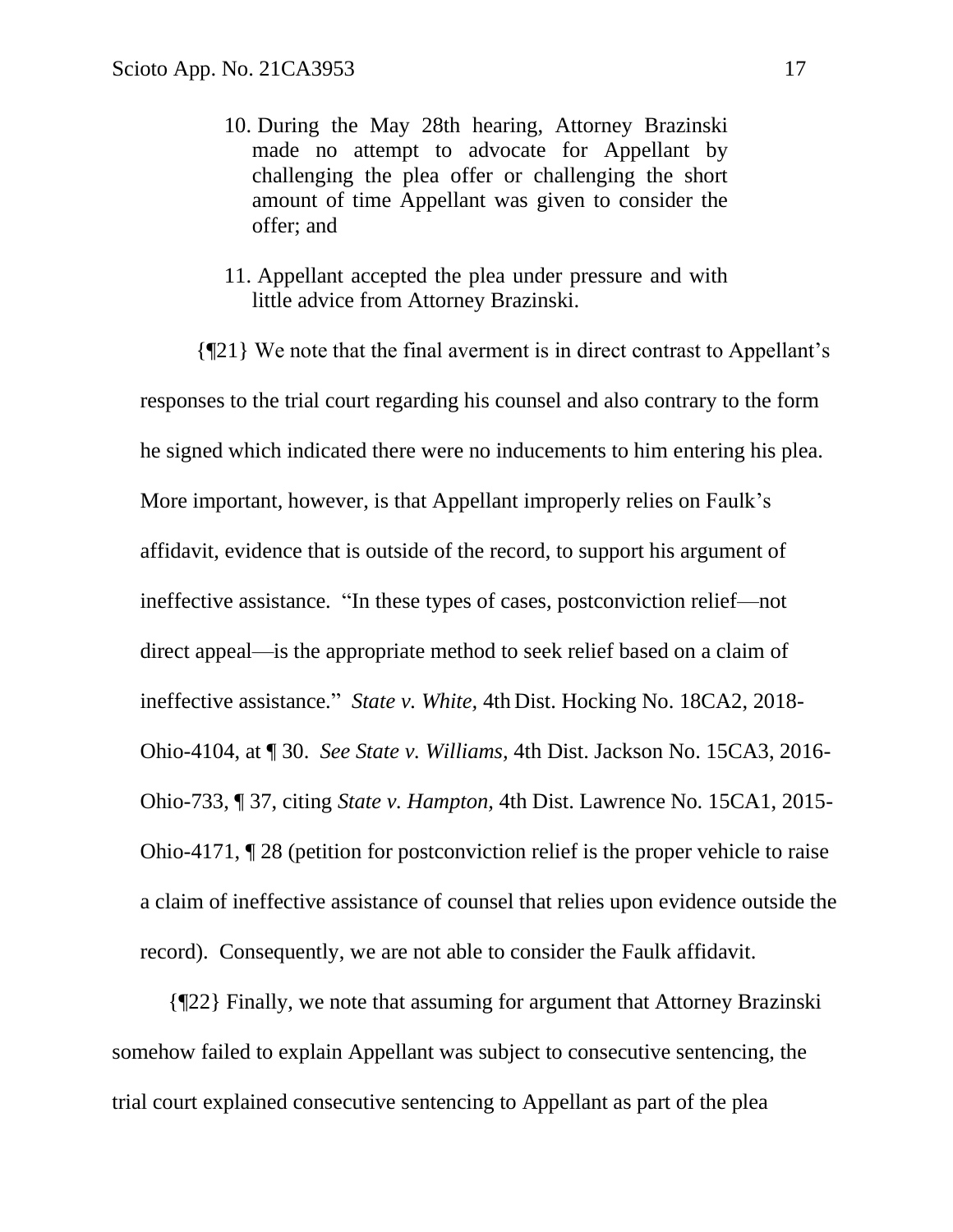agreement at the beginning of the colloquy. The trial court immediately thereafter specifically asked Appellant if that is what he wished to do, to which Appellant responded affirmatively. Appellant did not dispute consecutive sentencing as part of the plea agreement.

{¶23} In addition to giving Appellant four opportunities to ask questions before actually entering his plea, the trial court specifically asked Appellant if he was satisfied with his attorney's legal representation. Despite allegedly being blindsided by the possibility of consecutive sentencing at the beginning of the hearing, Appellant voiced no concerns about his legal counsel. Furthermore, Appellant certified that he was not given inducements for his plea.

{¶24} Given our finding that Appellant's guilty plea was knowing and intelligent, we do not find trial counsel's performance to be deficient. Therefore, we need not consider the second prong of the ineffective assistance analysis. We conclude that Appellant's sole assignment of error alleging ineffective assistance of counsel is without merit. Accordingly, we overrule the assignment of error and affirm the judgment of the trial court.

#### **JUDGMENT AFFIRMED.**

#### **JUDGMENT ENTRY**

It is ordered that the JUDGMENT BE AFFIRMED and costs be assessed to Appellant.

The Court finds there were reasonable grounds for this appeal.